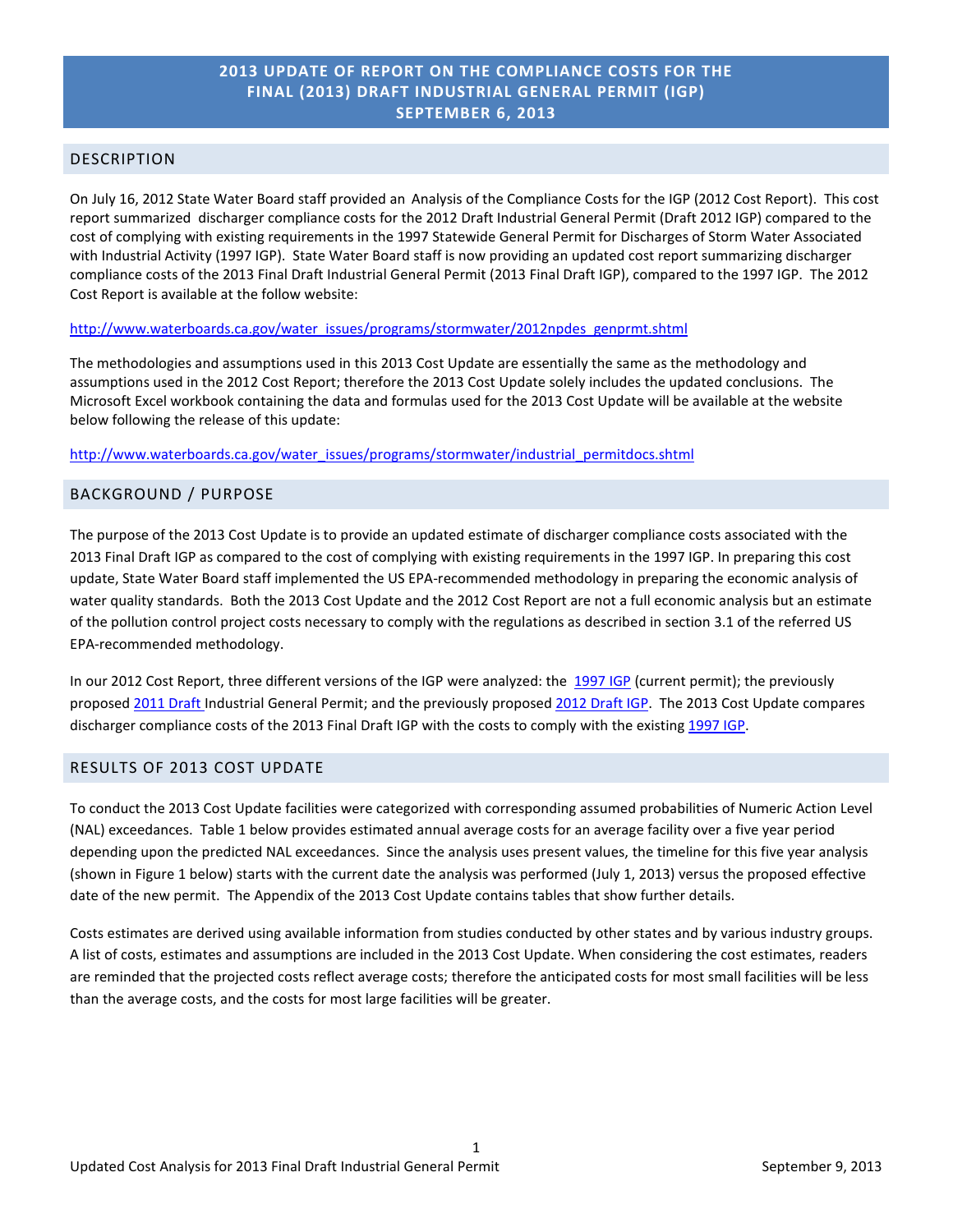#### **2013 Cost Update Findings:**

The following findings are based on the assumptions that 70 percent of all industrial facilities will remain in Baseline status for the 5-year permit term of the 2013 Final Draft IGP, 20 percent will have Level 1 NAL exceedances only, and an additional 10 percent will have both Level 1 and Level 2 NAL exceedances:

- The average cost per facility to comply with the existing 1997 IGP is estimated to be approximately \$32,700 per year or \$162,500 over a five year period.
- The 2013 Final Draft IGP will increase costs for a facility
	- o without numeric action level (NAL) exceedances (Baseline or Level 0 status) by 13%,
	- o with NAL exceedances in one year (Level 1 status) by 17%, and
	- o with exceedances in two years (Level 2 status) by 33%.
- The additional costs for 70 percent of facilities to comply with the 2013 Final Draft IGP, in addition to the current cost to comply with the existing 1997 IGP, will be approximately \$4,500 more per year.
- The calculated total cost for all facilities to comply with the 2013 Final Draft IGP over a five year period is \$1.74 Billion, compared to the total compliance cost of the 1997 IGP of approximately \$1.57 Billion.
- There is an increase of approximately \$170 Million for statewide compliance with the new 2013 Final Draft IGP over a five year period for all facilities subject to Notice of Intent (NOI) coverage.

#### **Table 1 - Five Year Costs**

| <b>5 Year Estimated Total</b><br><b>Cost</b>  | # Facilities | 1997 Permit | 2013 Permit | % Increase |
|-----------------------------------------------|--------------|-------------|-------------|------------|
| Level 0 (Baseline)<br><b>Scenario</b>         |              |             |             |            |
| (70 percent of all industrial<br>dischargers) | 6,489        | \$162,500   | \$183,400   | 13%        |
| <b>Level 1 Scenario</b>                       |              |             |             |            |
| (20 percent of all industrial<br>dischargers) | 1,854        | \$162,500   | \$188,900   | 17%        |
| <b>Level 2 Scenario</b>                       |              |             |             |            |
| (10 percent of all industrial<br>dischargers) | 927          | \$162,500   | \$215,700   | 33%        |
| <b>TOTAL Average Cost</b>                     | 9,270        | \$162,500   | \$188,400   | 15%        |

 $\mathfrak{p}$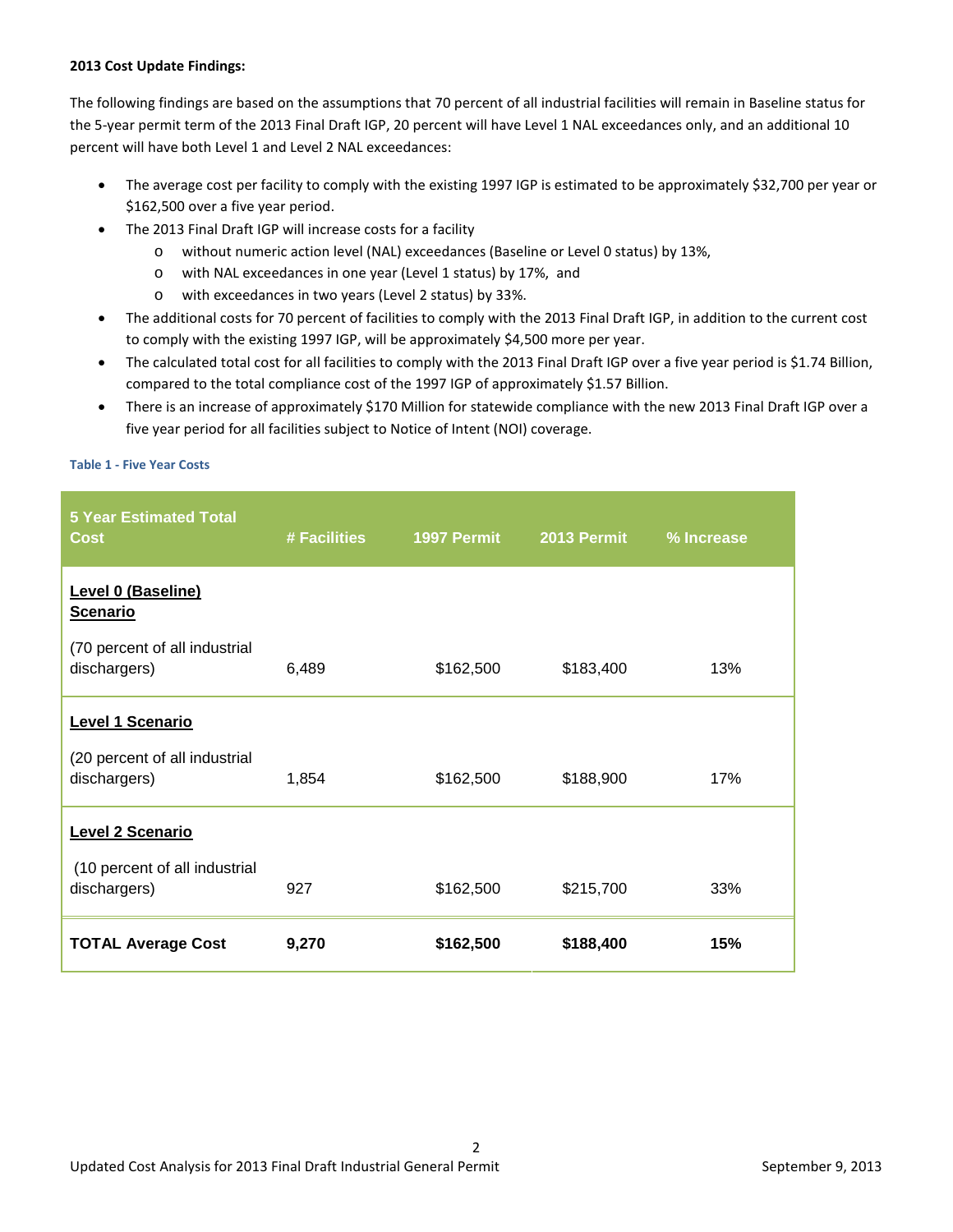

**Figure 1 - Five Year Costs**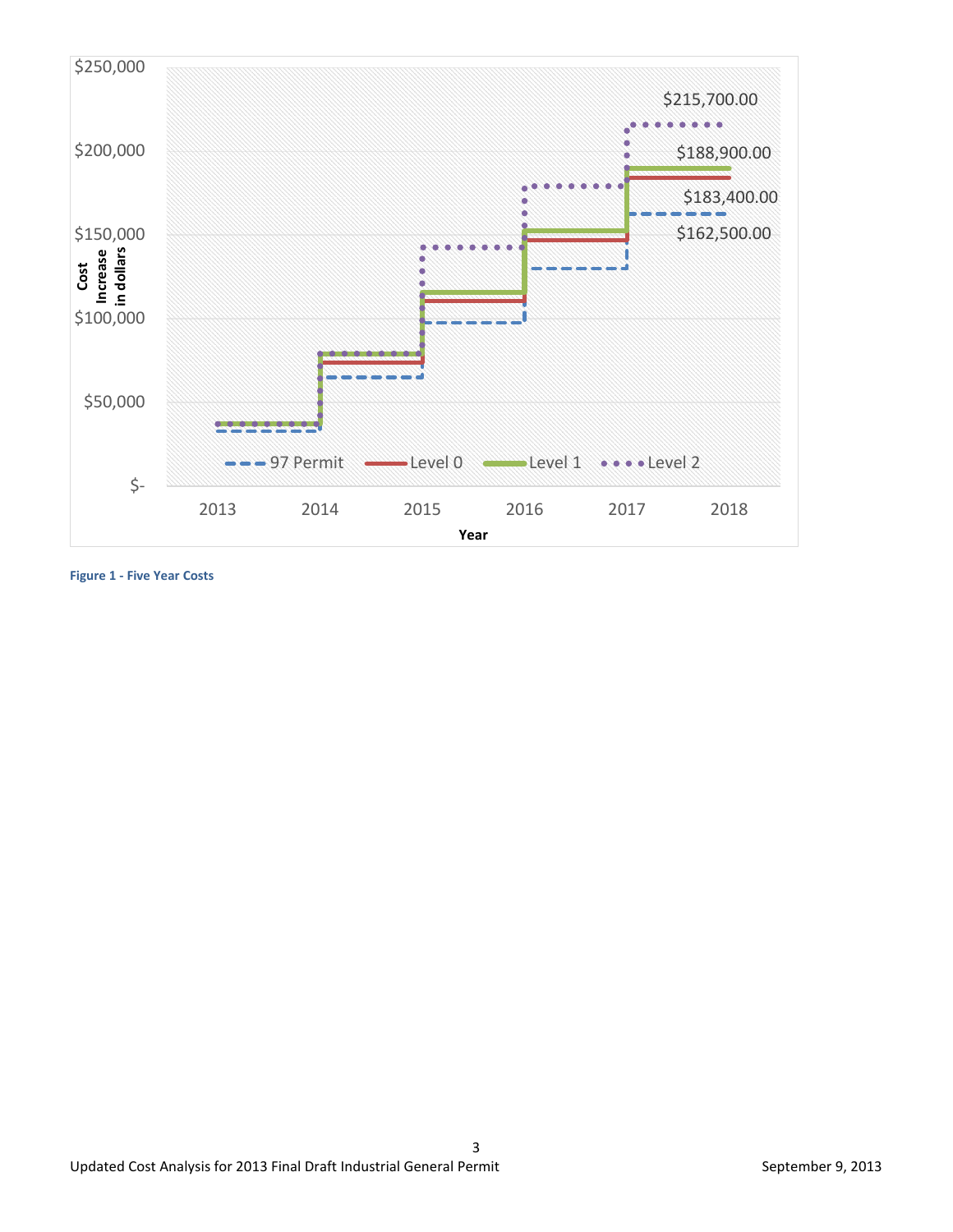# APPENDIX - DETAILED TABLES

| <b>Existing 1997 Industrial General Permit</b>           | 1st Year |        | 2nd year |                              |    | 3rd year                 | 4th Year     |                              | 5th year |                          |    | <b>TOTAL</b> |
|----------------------------------------------------------|----------|--------|----------|------------------------------|----|--------------------------|--------------|------------------------------|----------|--------------------------|----|--------------|
| <b>Average One Time Cost</b>                             |          | 280    |          | $\blacksquare$               |    |                          |              |                              |          |                          |    | 280          |
| Training (50/50)                                         |          |        |          | $\qquad \qquad \blacksquare$ |    | $\overline{\phantom{0}}$ |              |                              | \$       | $\overline{\phantom{a}}$ |    |              |
| Permit Registration (excludes permit fee) (50/50)        |          | 280    |          | $\overline{\phantom{a}}$     |    |                          |              |                              | \$       | $\overline{\phantom{0}}$ |    | 280          |
| SWPPP Development (use existing)                         |          |        |          | $\overline{\phantom{a}}$     |    | $\overline{\phantom{0}}$ |              | $\qquad \qquad \blacksquare$ |          | $\overline{\phantom{0}}$ |    |              |
| Equipment (pH/EC Meter & Rain Gauge)                     |          |        |          |                              |    |                          |              |                              |          | $\overline{\phantom{a}}$ |    |              |
| <b>Average Annual Cost</b>                               | S        | 32,400 | - 5      | 32,400                       | \$ | 32,400                   |              | 32,400                       | \$       | 32,400                   | S. | 162,200      |
| Sample Collection / Analysis                             |          | 5,950  |          | 5,950                        |    | 5,950                    |              | 5,950                        | \$.      | 5,950                    |    | 29,750       |
| Implement operational source control BMPs (05/95)        |          | 21,560 | S        | 21,560                       | S  | 21,560                   |              | 21,560                       | \$.      | 21,560                   | S  | 107,800      |
| Structural/Treatment BMP Operation & Maintenance (05/95) |          | 690    |          | 690                          | S  | 690                      |              | 690                          | S        | 690                      |    | 3,450        |
| Annual Report (50/50)                                    |          | 640    | S        | 640                          | S  | $640 \,$ \$              |              | 640                          | -S       | 640                      | S  | 3,200        |
| Visual Observations (50/50)                              |          | 2,060  |          | 2,060                        | \$ | 2,060                    | <sub>S</sub> | 2,060                        | S        | 2,060                    |    | 10,300       |
| Recordkeeping (50/50)                                    |          | 190    |          | 190                          | S  | $190 \mid 5$             |              | 190                          | -S       | 190                      |    | 950          |
| Permit Fee (assume same price)                           |          | 1,360  |          | 1,360                        |    | 1,360                    |              | 1,360                        | S        | 1,360                    | S  | 6,800        |
| <b>TOTAL AVERAGE COST</b>                                |          | 32,700 |          | 32,400                       |    | 32,400                   |              | 32,400                       | <b>S</b> | 32,400                   |    | \$162,500    |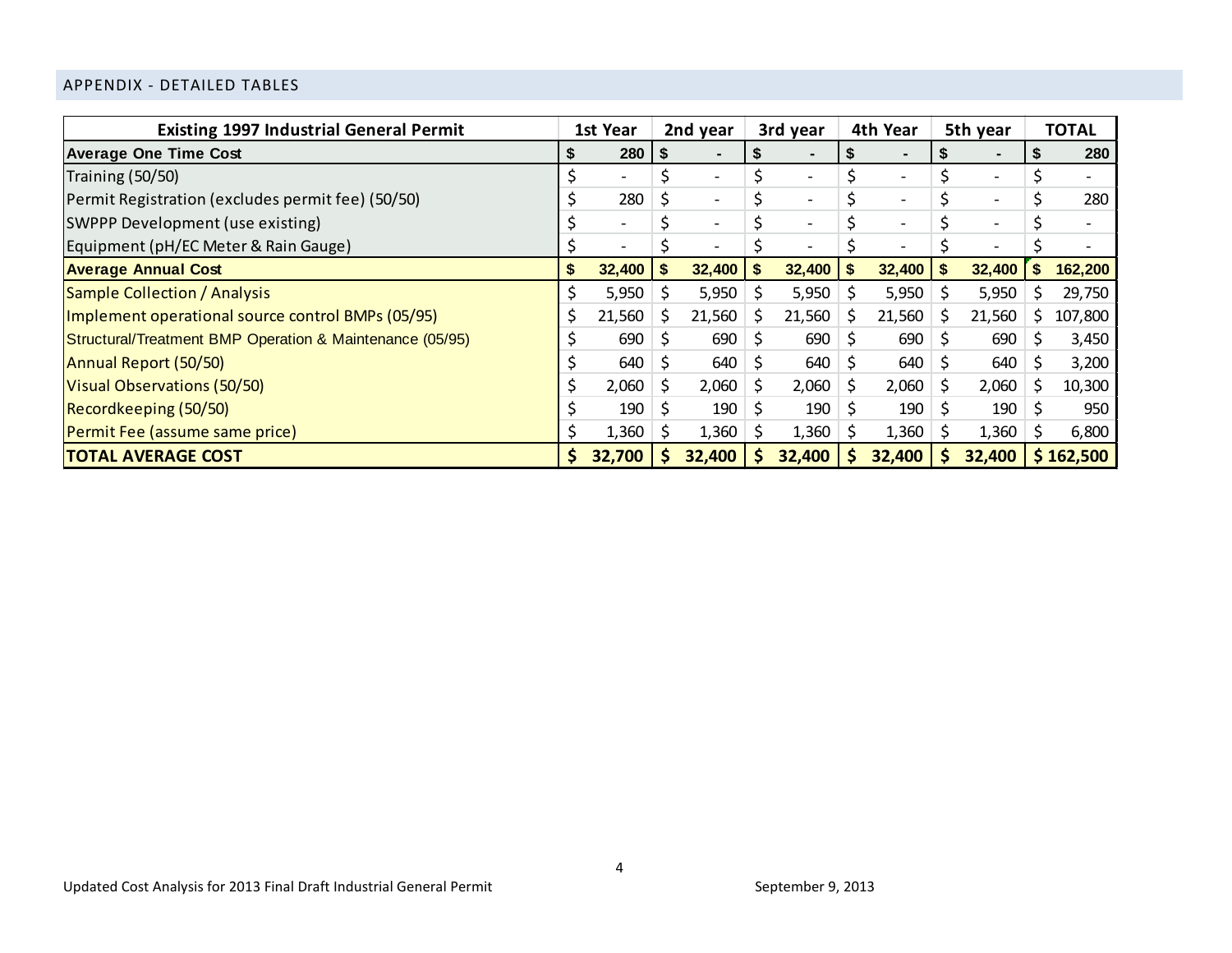| 2013 Level 0 Scenario                                    | 1st Year |                          | 2nd year |                          |    | 3rd year                 | 4th Year |                          | 5th year     |                          |   | <b>TOTAL</b> |
|----------------------------------------------------------|----------|--------------------------|----------|--------------------------|----|--------------------------|----------|--------------------------|--------------|--------------------------|---|--------------|
| <b>Average One Time Cost</b>                             |          | 610                      | S        | $\blacksquare$           |    |                          |          |                          | Ъ            |                          |   | 610          |
| Training (50/50)                                         |          |                          |          | $\overline{\phantom{0}}$ |    | $\overline{\phantom{0}}$ |          | $\overline{\phantom{a}}$ | \$           | $\overline{\phantom{0}}$ |   |              |
| Permit Registration (excludes permit fee) (50/50)        |          | 600                      |          | $\overline{\phantom{a}}$ |    | $\overline{\phantom{0}}$ |          |                          |              | $\overline{\phantom{a}}$ |   | 600          |
| SWPPP Development (use existing)                         |          | $\overline{\phantom{0}}$ |          | $\overline{\phantom{0}}$ |    | $\overline{\phantom{0}}$ |          | $\overline{\phantom{a}}$ |              | $\overline{\phantom{0}}$ |   |              |
| Equipment (pH/EC Meter & Rain Gauge)                     |          | 10                       |          | $\overline{\phantom{a}}$ |    | -                        |          | $\overline{\phantom{a}}$ |              | $\overline{\phantom{a}}$ |   | 10           |
| <b>Average Annual Cost</b>                               | S.       | 36,600                   |          | 36,600                   | \$ | 36,600                   |          | 36,600                   | \$           | 36,600                   | S | 182,800      |
| <b>Sample Collection / Analysis</b>                      | \$       | 10,020                   |          | 10,020                   | S  | 10,020                   |          | 10,020                   | S            | 10,020                   | S | 50,100       |
| Implement operational source control BMPs (05/95)        | Ś        | 21,560                   |          | 21,560                   | S  | 21,560                   |          | 21,560                   | S            | 21,560                   | S | 107,800      |
| Structural/Treatment BMP Operation & Maintenance (05/95) |          | 690                      |          | 690                      | S  | 690                      |          | 690                      |              | 690                      |   | 3,450        |
| Annual Report (50/50)                                    |          | 490                      | \$.      | 490                      | S  | $490 \mid 5$             |          | 490                      | <sub>S</sub> | 490                      |   | 2,450        |
| Visual Observations (50/50)                              |          | 2,250                    | \$       | 2,250                    | \$ | 2,250                    | Ŝ.       | 2,250                    | <sup>S</sup> | 2,250                    | Ś | 11,250       |
| Recordkeeping (50/50)                                    |          | 190                      | -S       | 190                      |    | 190                      | ک '      | 190                      | S            | 190                      |   | 950          |
| Permit Fee (assume same price)                           |          | 1,360                    |          | 1,360                    |    | 1,360                    | S.       | 1,360                    | S            | 1,360                    | S | 6,800        |
| <b>TOTAL AVERAGE COST</b>                                |          | 37,200                   |          | 36,600                   |    | 36,600                   |          | 36,600                   |              | 36,600                   |   | \$183,400    |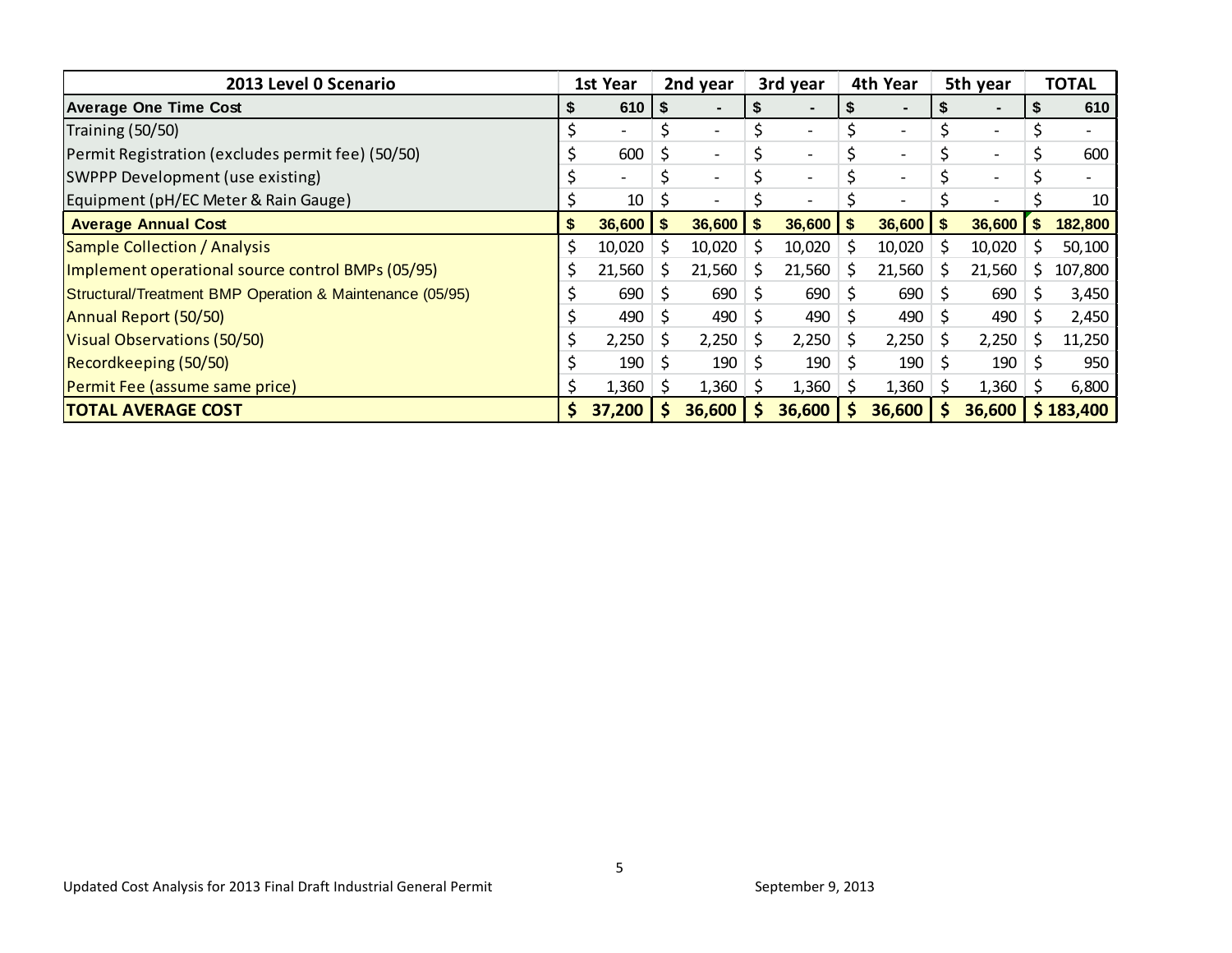| 2013 Level 1 Scenario                                       | 1st Year |                          | 2nd year |                          |     | 3rd year                 |     | 4th Year                 | 5th year |                          |     | <b>TOTAL</b> |
|-------------------------------------------------------------|----------|--------------------------|----------|--------------------------|-----|--------------------------|-----|--------------------------|----------|--------------------------|-----|--------------|
| <b>Average One Time Cost</b>                                |          | 610                      | \$       |                          | \$  |                          |     |                          | \$       |                          |     | 610          |
| Training (50/50)                                            | \$       |                          | \$       | $\overline{\phantom{a}}$ | \$  | $\overline{\phantom{a}}$ | \$  |                          | \$       | $\overline{\phantom{a}}$ |     |              |
| Permit Registration (excludes permit fee) (50/50)           |          | 600                      | \$       | $\overline{\phantom{a}}$ | \$  | $\overline{\phantom{a}}$ | \$  | $\overline{\phantom{a}}$ | \$       | $\overline{\phantom{a}}$ |     | 600          |
| SWPPP Development (use existing)                            |          |                          | \$       | $\overline{\phantom{a}}$ | \$  | $\overline{\phantom{a}}$ | \$  | $\overline{\phantom{a}}$ | \$       | $\overline{\phantom{a}}$ |     |              |
| Equipment (pH/EC Meter & Rain Gauge)                        |          | 10                       |          |                          |     |                          |     |                          |          |                          |     | 10           |
| <b>Average Annual Cost</b>                                  | \$       | 36,600                   | \$       | 36,600                   | \$  | 36,600                   |     | 36,600                   | \$       | 36,600                   | \$  | 182,800      |
| <b>Sample Collection / Analysis</b>                         | \$       | 10,020                   | \$       | 10,020                   | \$  | 10,020                   | \$  | 10,020                   | \$       | 10,020                   | S   | 50,100       |
| Implement operational source control BMPs (05/95)           | \$       | 21,560                   | \$.      | 21,560                   | \$  | 21,560                   | \$. | 21,560                   | \$       | 21,560                   | \$  | 107,800      |
| Structural/Treatment BMP Operation & Maintenance (05/95)    | \$       | 690                      | \$       | 690                      | \$. | 690                      | \$  | 690                      | \$       | 690                      | S   | 3,450        |
| Annual Report (50/50)                                       |          | 490                      | \$       | 490                      | \$  | 490                      | \$  | 490                      | S        | 490                      | \$  | 2,450        |
| Visual Observations (50/50)                                 | \$       | 2,250                    | S.       | 2,250                    | \$  | 2,250                    | \$  | 2,250                    | S        | 2,250                    | \$  | 11,250       |
| Recordkeeping (50/50)                                       |          | 190                      | \$       | 190                      | \$  | 190                      | \$  | 190                      | \$       | 190                      | \$  | 950          |
| Permit Fee (assume same price)                              | Ś        | 1,360                    | \$.      | 1,360                    | \$. | 1,360                    | \$  | 1,360                    | S        | 1,360                    | \$. | 6,800        |
| <b>Average Exceedance Dependent Costs Sum:</b>              | \$       | ٠                        | \$       | 5,520                    | \$  |                          | \$  | $\blacksquare$           | \$       | $\blacksquare$           | \$  | 5,530        |
| <b>Evaluate BMPs</b>                                        |          |                          |          | 1,650                    | \$  | $\overline{\phantom{a}}$ | \$  |                          | \$       | $\overline{\phantom{a}}$ | \$  | 1,650        |
| Prepare Level 1 ERA Report BMPs                             |          |                          |          | 750                      | \$  | $\overline{\phantom{a}}$ | \$  | $\overline{\phantom{a}}$ | \$       | $\overline{\phantom{a}}$ |     | 750          |
| Equipment (if pH exceeded, less than 10% of all facilities) |          | $\overline{\phantom{a}}$ |          | 20                       | \$  | $\overline{\phantom{a}}$ | \$  | $\overline{\phantom{a}}$ | \$       | $\overline{\phantom{a}}$ |     | 20           |
| <b>QISP training</b>                                        |          |                          |          | 2,730                    | \$  | $\overline{\phantom{a}}$ | \$  | $\overline{\phantom{a}}$ | \$       | $\overline{\phantom{0}}$ | \$  | 2,730        |
| <b>SWPPP Update</b>                                         |          |                          |          | 380                      | \$  |                          |     |                          |          |                          |     | 380          |
| <b>TOTAL AVERAGE COST</b>                                   | \$.      | 37,200                   |          | 42,100                   | S   | 36,600                   | Ş   | 36,600                   | \$       | 36,600                   |     | \$188,900    |